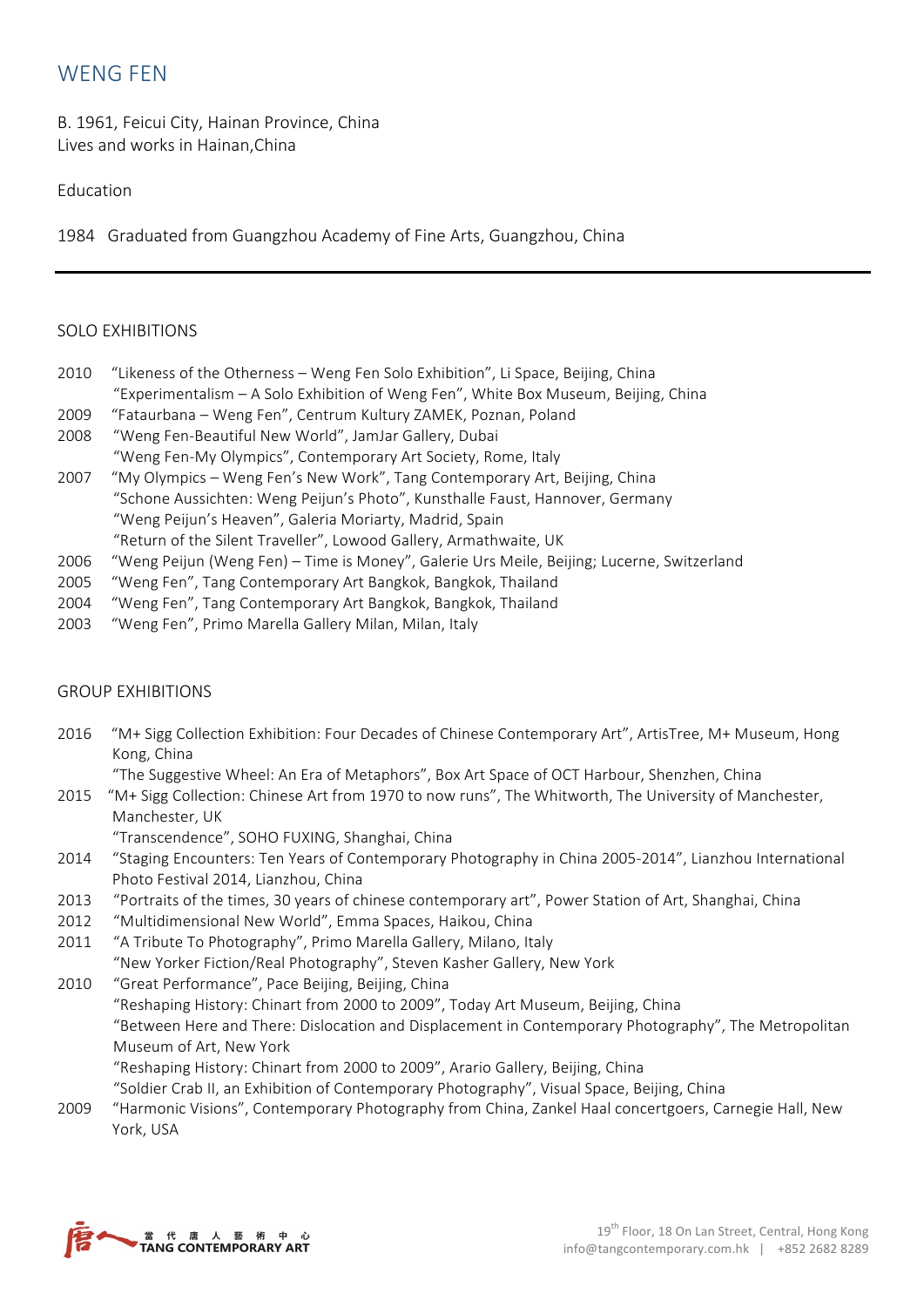"Stairway to Heaven: From Chinese Streets to Monuments and Skyscrapers", H&R Block Artspace at Kansas City Art Institute, Kansas City, USA

"Going by, group exhibition of contemporary artists", SZ Art Center, Beijing, China

"The MONA Collection", Kunsthalle Faust, Hannover, Germany

"Mahjong, Contemporary Chinese Art from the Sigg Collection", Peabody Essex Museum, Salem, USA "Spectacle: to each his own", MOCA Taipei, Taipei, Taiwan

2008 "Mediation Biennale 08", Mediation Biennale, Poznan, Poland "Mahjong: Contemporary Chinese Art from the Sigg Collection", Berkeley Art Museum and Pacific Film Archive BAM/PFA, Berkeley, USA

"Pékin Fine Arts Food and Shelter", Pékin Fine Arts, Beijing, China

"China New Vision, Chinese Contemporary Art Collections from Shanghai Art Museum", Centro de Arte Moderna e Contemporanea della Spezia (CAMeC), La Spezia, Italy

"Stairway to Heaven", Bates College Museum of Art, Lewiston, United States

2007 "China Under Construction", Contemporary Art from the People's Republic, Deborah Colton Gallery, Houston, TX, USA

"New World Order, Contemporary Installation Art and Photography from China", Groninger Museum, Groningen, Netherlands

"China Design Now", Victoria & Albert Museum, V&A, London, England

"Zhù Yi! China actual Photography", Institut de Cultura de Barcelona, Palau de la Virreina, Barcelona, Spain "Cina Contemporanea", Arte fra identità e trasformazioni, Palazzo delle Esposizioni, Rome, Italy

"La Cina è Vicina", Palazzo delle Arti di Napoli, Naples, Italy

"Red Hot, Asian Art Today from the Chaney Family Collection", Museum of Fine Arts Houston, Houston, USA "Who do you think you are?", Tang Contemporary Art, Beijing, China

"The Year of the Golden Pig - Contemporary Chinese Art from the Sigg Collection", Lewis Glucksman Gallery, Ireland

"Blind Date", Zhu Qizhan Art Museum, Shanghai, China)

2006 "Regenesis: An exhibition of contemporary art", Museum of Contemporary Art Haikou (MOCA), Haikou, China "Between Past and New Photography and Video from China", Haus der Kulture der Welt, Berlin, Germany "Linnailmed / City Expressions", Tallinn Art Hall, Tallinn, Estonia

"In the View", Tang Contemporary Art, Beijing, China & Fine Art Museum, Srinakharinwirot University, Bangkok, Thailand

"The Intention of the Public", Redskyart Space, Haikou, China

"The Sixth International Photography Month in Moscow: Photobiennale 2006", Moscow House of Photography, Moscow, Russia

"The Year of the Golden Pig - Contemporary Chinese Art from the Sigg Collection", Lewis Glucksman Gallery,

2005 "Zooming into Focus (NAMoC) - Contemporary Chinese Photography and Video from the Haudenschild Collection", shangHart gallery, shangHart gallery F space T and National Art Museum of China, Shanghai, China "Two Asias, Two Europes: An International exhibition of Contemporary Art", Shanghai Duolun Museum of Modern Art, Shanghai, China

"Follow Me! Chinese Contemporary Art at the Threshold of the New Millennium", Mori Art Museum, Tokyo, Japan

"Felicidad indecible. Una selección de arte contemporáneo de China", Museo Rufino Tamayo, Mexico "Mahjong - Chinesische Gegenwartskunst", Kunstmuseum Bern, Bern, Switzerland

"Body Temperature", KUNSTEN Museum of Modern Art Aalborg, Denmark

"Re(-)viewing the City - the 1st Guangzhou International Photo Biennial", Guangdong Museum of Art, Guangzhou, China

2004 "Between Past and Future: New Photograhy and Video from China", International Center of Photography, New York, United States

"Chinese Eyes: Contemporary Photograhy from China", Goedhuis Contemporary, New York, United States 2003 "Prague Biennale 1", Prague, Czech Republic

"A Strange Heaven – Contemporary Chinese photography", Galerie Rudolfinum, Prague, Czech Republic "How Big is the World", Kaohsiung Museum of Fine Art, Kaosiung, Taiwan